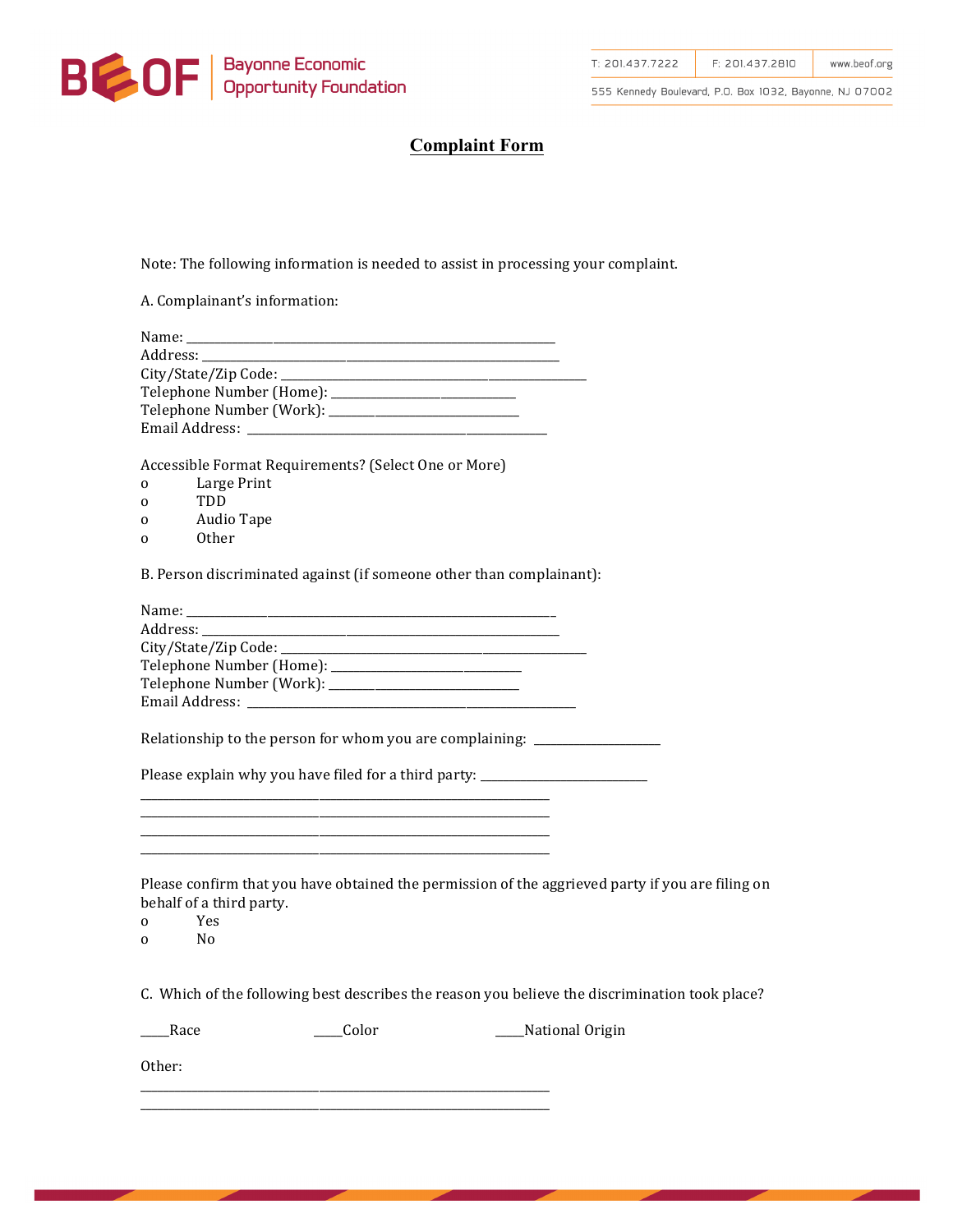

Other:

T: 201.437.7222 F: 201.437.2810 www.beof.org

555 Kennedy Boulevard, P.O. Box 1032, Bayonne, NJ 07002

| D. On what date(s) did the alleged discrimination take place? |
|---------------------------------------------------------------|
| Date: _____________                                           |
| Date: _____________                                           |
| Date: _____________                                           |
| Date: ______________                                          |
| Date: _____________                                           |
|                                                               |

E. Please describe the alleged discrimination. Explain what happened and whom you believe was responsible. Describe all persons who were involved. Include the name and contact information of the person(s) who discriminated against you (if known) as well as names and contact information of any witnesses. If additional space is needed, add a sheet of paper.

F. Have you filed this complaint with any other Federal, State, or local agency, or with any Federal or State court? List all that apply.

| Federal Agency_____      |
|--------------------------|
| Federal Court __________ |
| State Agency ______      |
| State Court _____        |
| Local Agency ____        |

If you have checked above, please provide information about a contact person at the agency/court where the complaint was filed.

| Title: _______________ |  |
|------------------------|--|
|                        |  |
|                        |  |
|                        |  |
|                        |  |
|                        |  |

G. Please sign below. You may attach any written materials or other information that you think is relevant to your complaint.